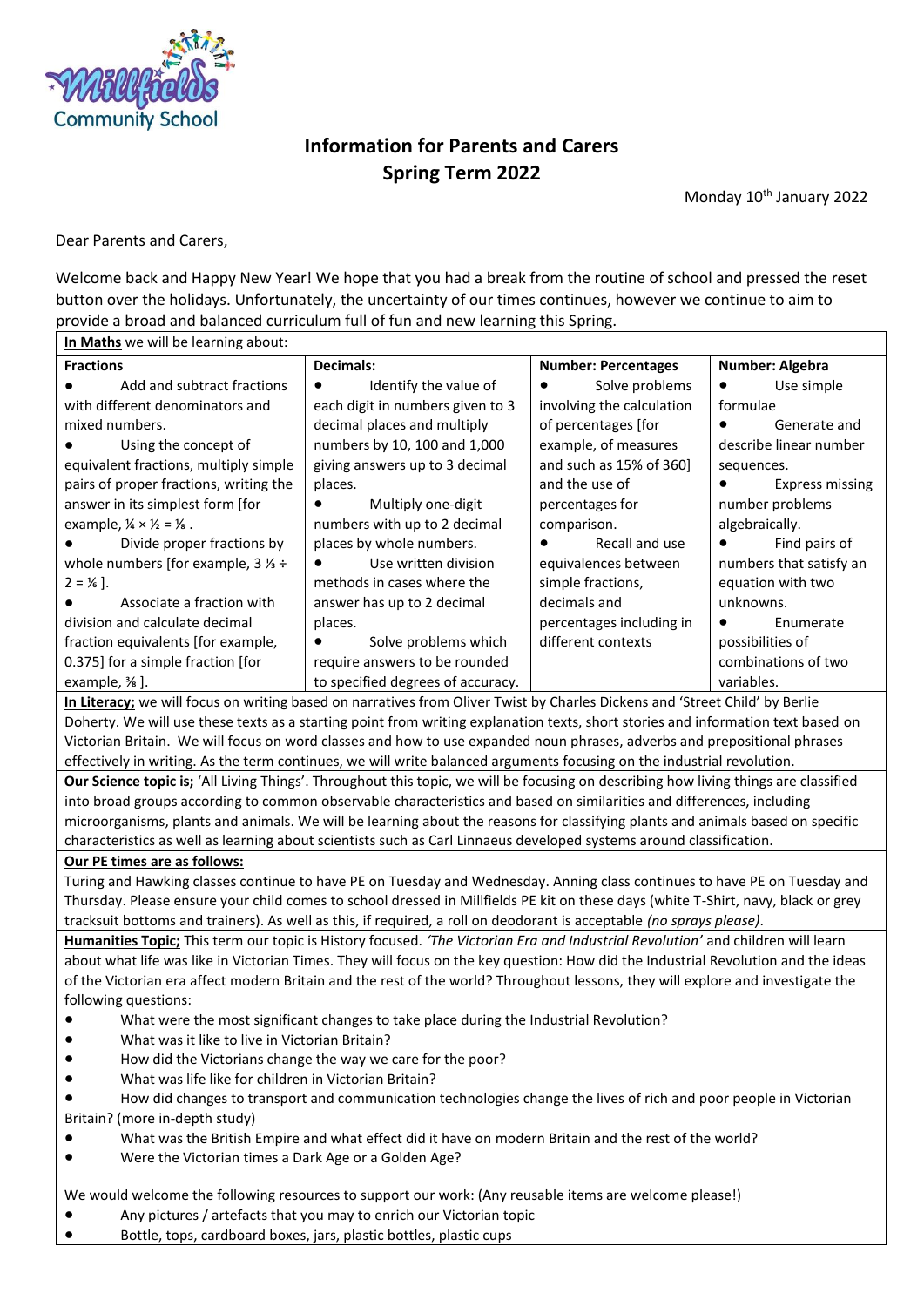

## **Community School**

**Our approach to cross curriculum learning will incorporate as many curriculum areas as possible but we shall be learning the following key objectives in foundation subjects:**



#### **Homework and Reading**

All children should bring a book to school daily ready to read and talk about in class. We would like to see children reading for up to 30 minutes each evening. Homework will be sent via Google Classroom each **Friday**. This will include spellings, Maths Whizz/Times Tables Rock Stars and times tables practice. Children will also receive a project linked to their topic each term. We would appreciate your support in encouraging your child to read regularly and complete their homework.

#### **Sharing Assemblies**

- Hawking: Friday 11<sup>th</sup> February 2022
- **Turing: Friday 11<sup>th</sup> March 2022**
- **Anning***:* Friday 25th March 2022

**Parents Evening: Tuesday 22<sup>nd</sup> and Wednesday 23<sup>rd</sup> March** 

**Term Dates:** We close for the **half term break at 2.15pm on Friday 11th February 2022** and school re-opens for children on Monday 21st February 2022. The **Spring Term will end at 2.15pm on Friday 1st April 2022.**